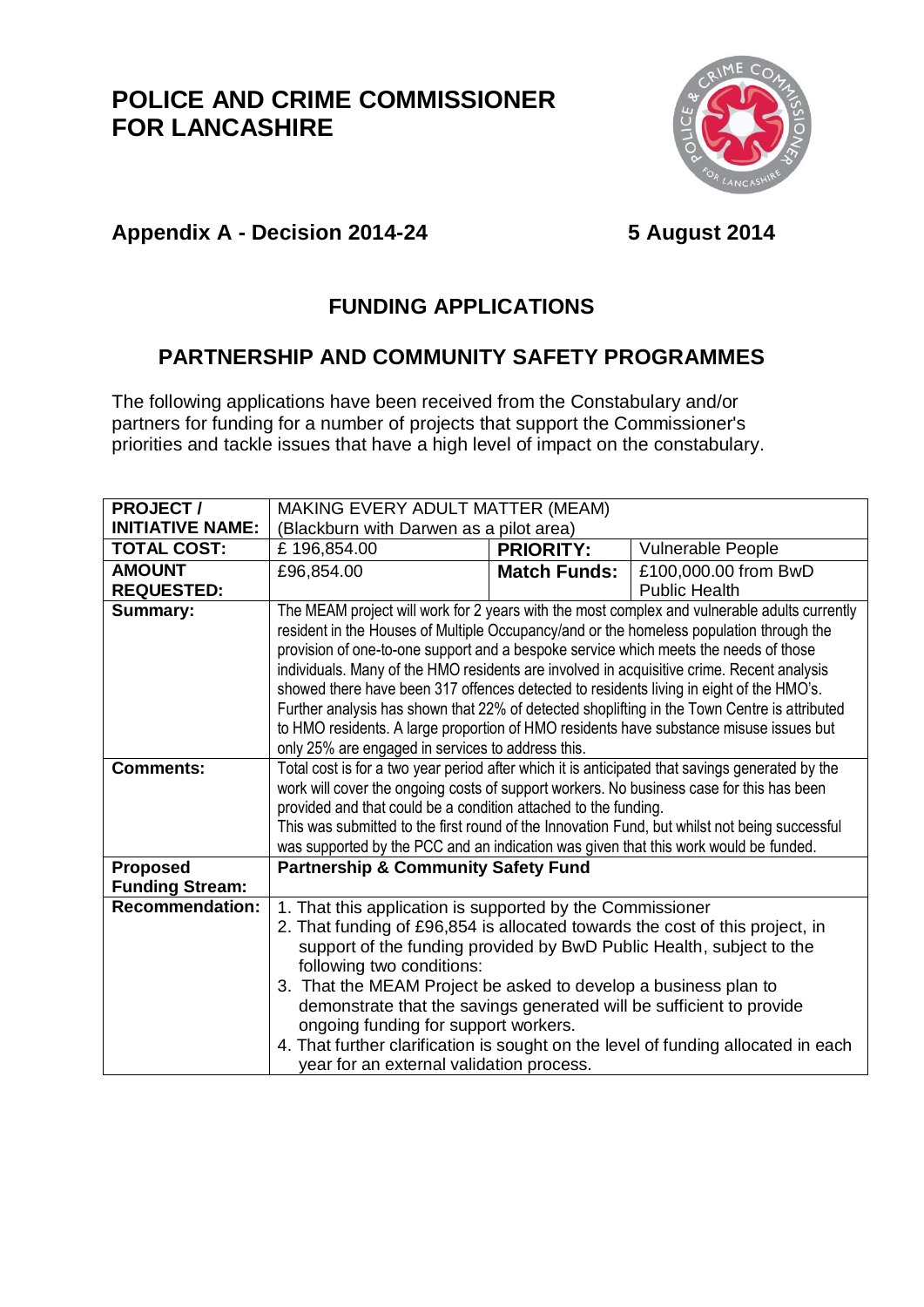# **POLICE AND CRIME COMMISSIONER FOR LANCASHIRE**



| <b>PROJECT/</b>         | NATIONAL UGLY MUGS SCHEME (NUMS)                                                                                                                                                              |                     |                           |  |
|-------------------------|-----------------------------------------------------------------------------------------------------------------------------------------------------------------------------------------------|---------------------|---------------------------|--|
| <b>INITIATIVE NAME:</b> |                                                                                                                                                                                               |                     |                           |  |
|                         |                                                                                                                                                                                               |                     |                           |  |
| <b>TOTAL COST:</b>      | £7,000.00                                                                                                                                                                                     | <b>PRIORITY:</b>    | <b>Vulnerable People</b>  |  |
|                         | (LANCON contribution)                                                                                                                                                                         |                     |                           |  |
| <b>AMOUNT</b>           | £7,000.00                                                                                                                                                                                     | <b>Match Funds:</b> | National Scheme funded by |  |
| <b>REQUESTED:</b>       |                                                                                                                                                                                               |                     | other PCCs and forces     |  |
| <b>Summary:</b>         | The National Ugly Mugs scheme was set up to improve the safety of sex workers by alerting<br>them to dangerous offenders operating in their area and surrounding areas. The scheme also       |                     |                           |  |
|                         | aimed to improve the confidence in the police of this vulnerable group by encouraging                                                                                                         |                     |                           |  |
|                         | reporting of violent offences. This is a group of marginalised individuals who often do not feel<br>projected and who would not often naturally report even the most serious offences against |                     |                           |  |
|                         | them.                                                                                                                                                                                         |                     |                           |  |
| <b>Comments:</b>        | Within Lancashire the scheme is up and running and there have been direct benefits to the                                                                                                     |                     |                           |  |
|                         | Constabulary in the form of increased intelligence from sex workers about offenders in their                                                                                                  |                     |                           |  |
|                         | community, increased confidence in police by the workers and improved partnership working                                                                                                     |                     |                           |  |
|                         | with outreach workers employed to safeguard the health and well-being of sex workers.                                                                                                         |                     |                           |  |
|                         |                                                                                                                                                                                               |                     |                           |  |
| <b>Proposed</b>         | <b>POCA</b>                                                                                                                                                                                   |                     |                           |  |
| <b>Funding Stream:</b>  |                                                                                                                                                                                               |                     |                           |  |
| <b>Recommendation:</b>  | 1. That this application is supported by the Commissioner                                                                                                                                     |                     |                           |  |
|                         | 2. That funding of £7,000 is allocated to fund this project in Lancashire.                                                                                                                    |                     |                           |  |
|                         |                                                                                                                                                                                               |                     |                           |  |

| <b>PROJECT/</b>         | <b>TAXI PRE-PAYMENT SCHEME</b>                                                                   |                     |                                  |  |
|-------------------------|--------------------------------------------------------------------------------------------------|---------------------|----------------------------------|--|
| <b>INITIATIVE NAME:</b> | (Pan - Lancashire)                                                                               |                     |                                  |  |
| <b>TOTAL COST:</b>      | £2,800.00                                                                                        | <b>PRIORITY:</b>    | <b>Vulnerable People</b>         |  |
|                         |                                                                                                  |                     | <b>ASB &amp; Criminal Damage</b> |  |
| <b>AMOUNT</b>           | £1,800.00                                                                                        | <b>Match Funds:</b> | £1,000 from LANPAC               |  |
| <b>REQUESTED:</b>       |                                                                                                  |                     |                                  |  |
| Summary:                | The aim of the project is to provide taxis with window stickers indicating that the Constabulary |                     |                                  |  |
|                         | and PCC support the approach of taxi drivers requesting payment at the start of the journey      |                     |                                  |  |
|                         | as opposed to payment being made at the end of the journey. It is expected that pre-payment      |                     |                                  |  |
|                         | will drastically reduce issues around payment and associated crimes. The crimes are not          |                     |                                  |  |
|                         | merely fraud crimes but also cover assaults, criminal damage and public order incidents          |                     |                                  |  |
|                         | which are often linked to an initial dispute over fare payment at the end of the journey.        |                     |                                  |  |
| <b>Comments:</b>        | Analysis of civil disputes has shown that 20% of demand came from taxi drivers around non-       |                     |                                  |  |
|                         | payment of taxi fares. Further work was completed which revealed that at least 3291 incidents    |                     |                                  |  |
|                         | in 2013 were reported to the Police concerning payment related issues, which led to 609          |                     |                                  |  |
|                         | recorded crimes. This places a large demand on Police time but also is a risk to the individual  |                     |                                  |  |
|                         | taxi drivers themselves.                                                                         |                     |                                  |  |
| <b>Proposed</b>         | <b>Partnership &amp; Community Safety Funding</b>                                                |                     |                                  |  |
| <b>Funding Stream:</b>  |                                                                                                  |                     |                                  |  |
| <b>Recommendation:</b>  | 1. That this application is supported by the Commissioner                                        |                     |                                  |  |
|                         | 2. That funding of £1,800 is allocated towards the cost of this project.                         |                     |                                  |  |